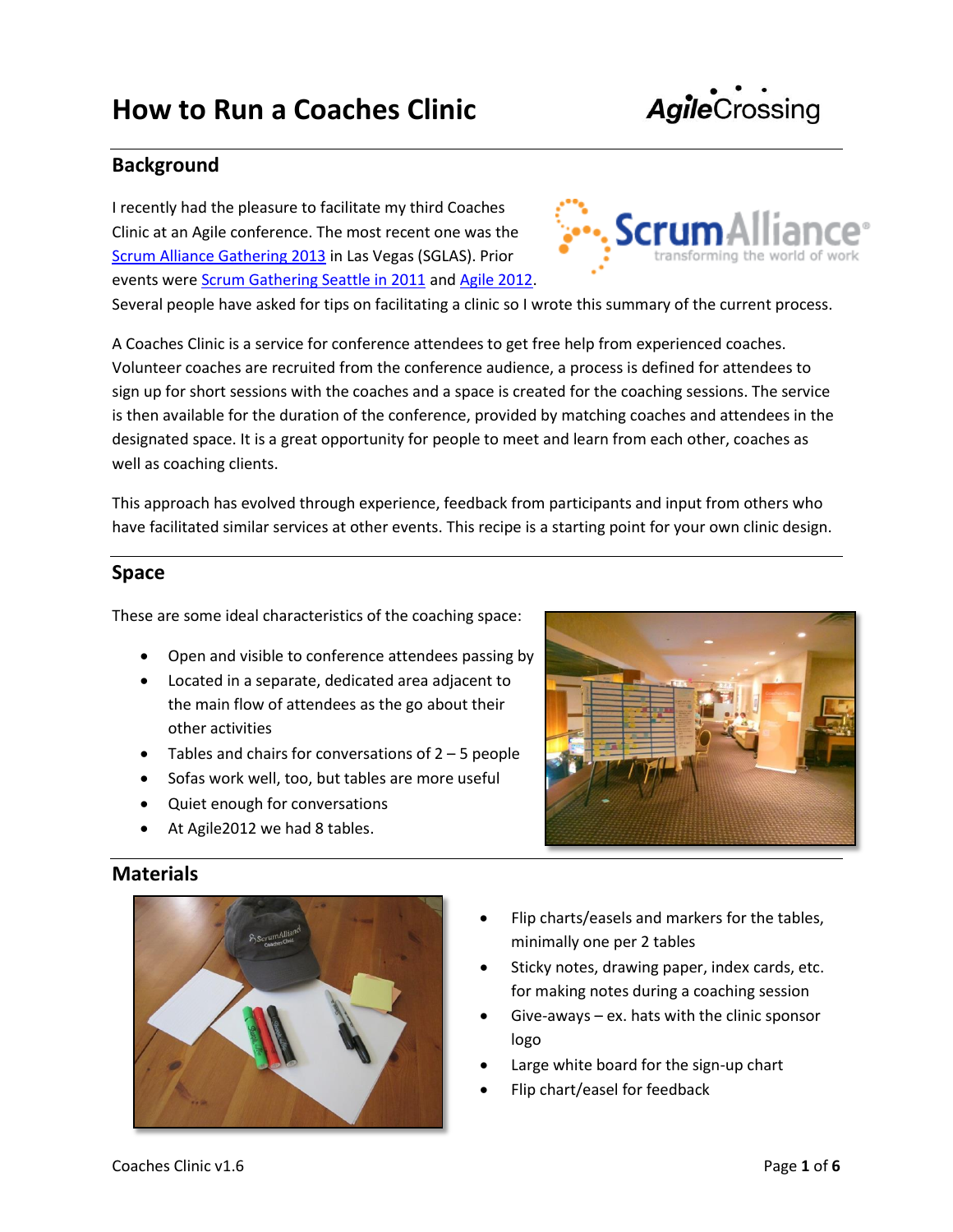# **Marketing**

- We do a little marketing prior to the event by describing the clinic on the conference program site and sending out some social media messages. The clinic is described in the printed event program, too.
- The clinic is described in a short presentation in the event opening speech.
- Signage is place near the clinic (a service banner and some signs with arrows).
- Coaches are given baseball caps to wear that advertise the clinic.

these worn much at the last Scrum Gathering.



## **Coaches**

The Coaches Clinics we have presented are a service of the Scrum Alliance Certified Scrum Coaches Program.



Coaches are volunteers who are attending the event for other reasons. We vet the coaches beforehand by asking for volunteers from select populations of experienced coaches. Invariably we get walk-in volunteer coaches so we defined a set of criteria for the facilitator to apply when this happens. For example, our criteria for Agile 2012 were:



- Certified Scrum Coach
- Certified Scrum Trainer
- ICAgile Certified Coach
- International Coaching Federation Certified Coach working in the Agile community
- Agile 2010 2012 Presenter
- Working coach with a minimum of 3 years' experience who can be vouched for by someone meeting any of the above criteria

For Agile 2012, we created a website where volunteer coaches could sign up early and ask for specific coaching times. About half of our coaches came in that way; the other half joined during the conference.

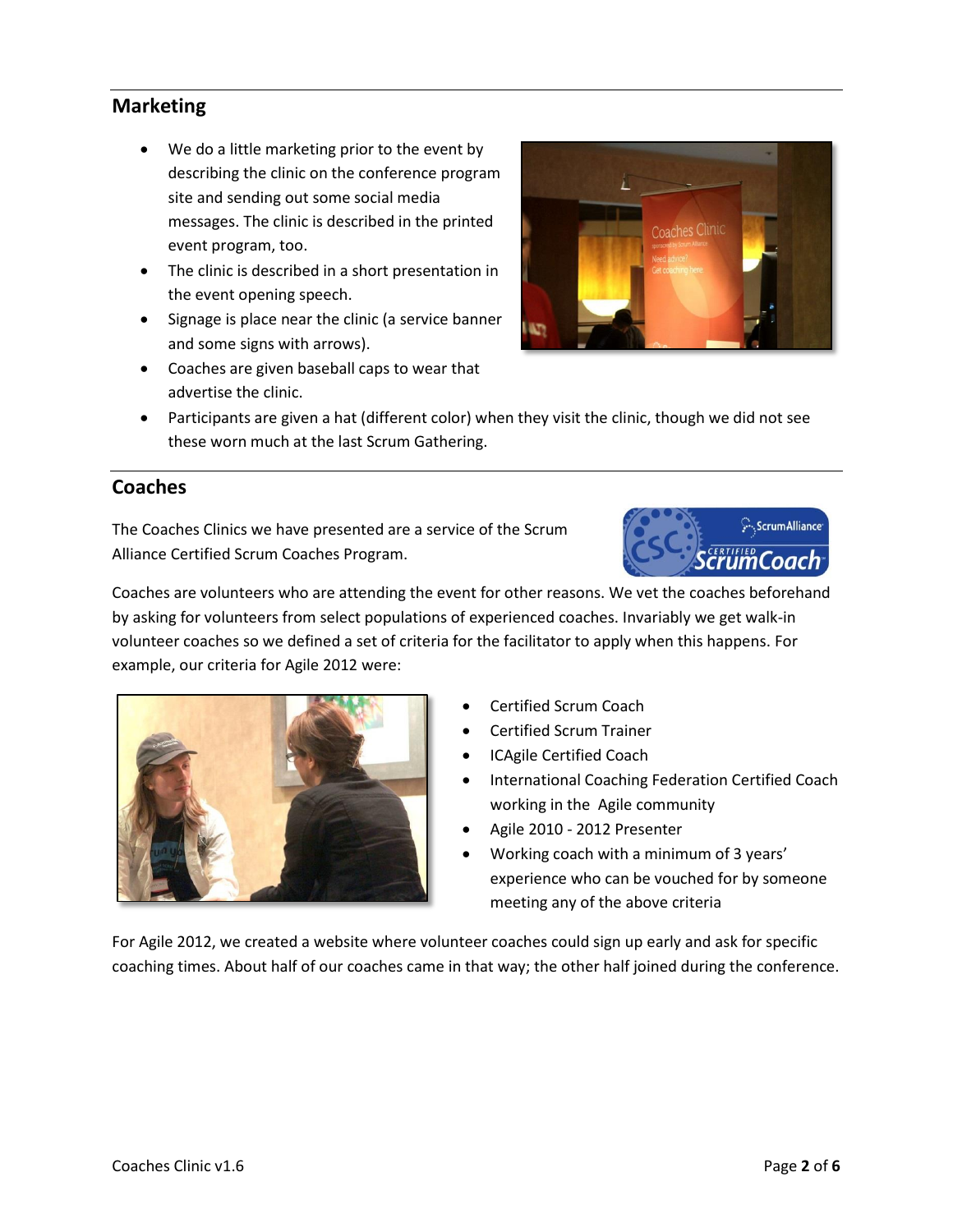# **Appointments**



- Appointments are 15 minutes. Client can request two in a row or extend a session if no one was waiting.
- Regular clinic hours are conference breaks, an hour prior to the first session and an hour after the last session.
- People can sign up for multiple appointments.
- People can walk in and get immediate appointments if a coach is available.
- Coaches are free to remain in the space at other times and serve attendees who chose to skip conference sessions, but coverage is not guaranteed for those times.

### **Process**

- Attendees can request an appointment by filling out a sticky note and placing it on their desired time box on the sign-up board.
- The sticky note has the person's name (first is enough) and topic on it. The topic helps the facilitator and coaches match topics to coach expertise. This is rarely needed but often welcome.
- Attendees can ask for a specific coach on their appointment sticky but we do not guarantee that match-up when the time comes. It is up to the coaches to agree. In the past we have found such a guaranty to be difficult to enforce with volunteers who have competing priorities at the event.
- Clients are matched with their coach either by the facilitator or by any available coach. Conversations then take place at a table. Time-box enforcement is ad-hoc.
- Attendees are given a hat (or other thank-you gift) and asked to leave feedback before exiting.



MATT How do I demonstrate the value of Scrim to a sceptical exec?

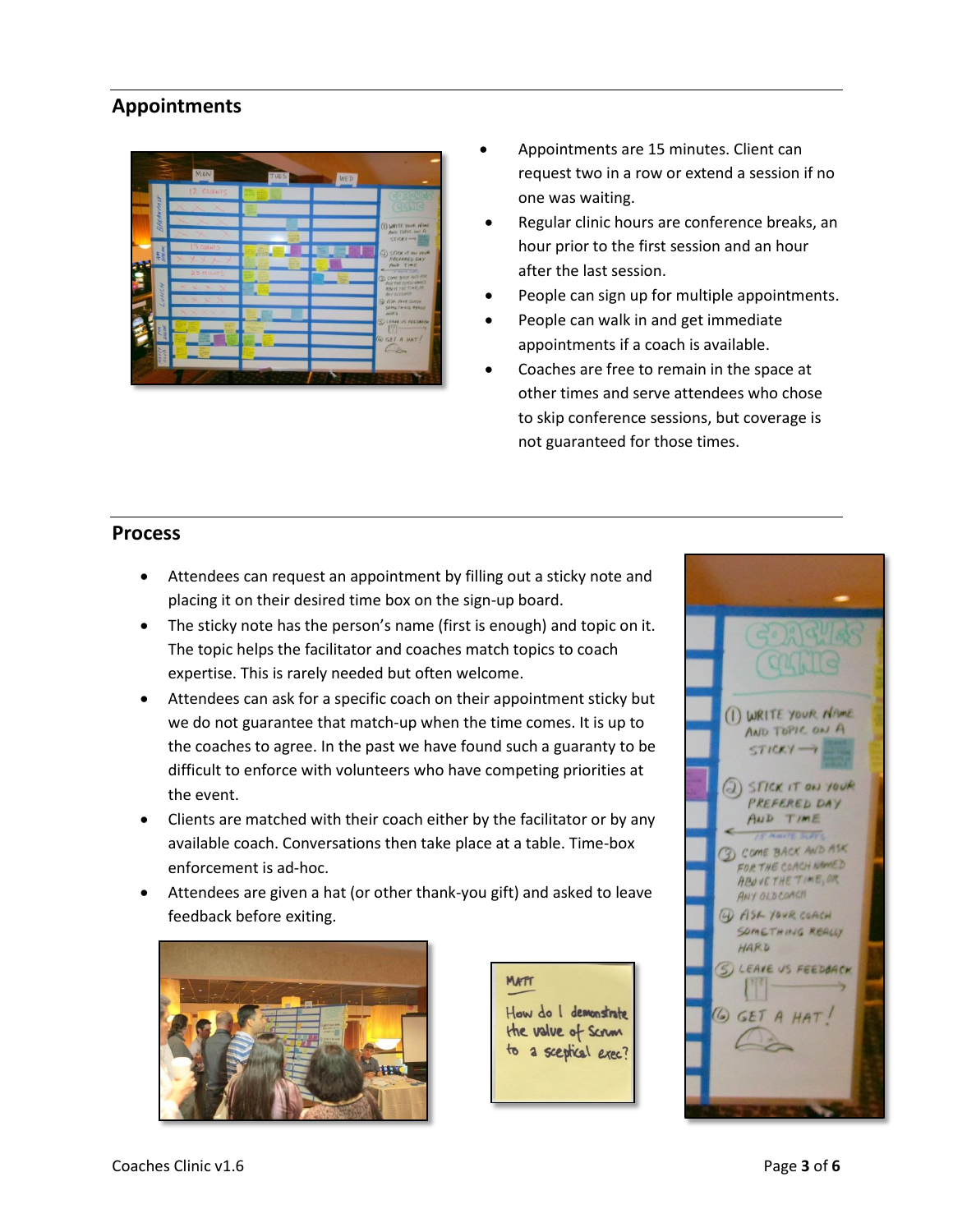### **Tools**



- The sign-in board is the most extensive tool. Its purpose is to provide a place for client sign-ups. We have tried various designs for this board. The latest simply provides space for up to 5 sticky notes for each quarter-hour time slot on each day of the event.
- In the past we have attempted to have a parallel or integrated signup for coaches to claim their preferred time slots. In the last event (SGLAS) we abandoned this practice for simplicity and it seems to work fine.
- A feedback board is fun and useful. We have experimented with several designs. At SGLAS we keep it to a simple two columns: "What did you like?" And "What would make it perfect?"
- Daily feedback is transferred to a separate location to make room for the current day's feedback. The past feedback is positioned nearby as additional marketing collateral for passers-by. We have put it on a separate board or on the sign-up board for days past.
- Similarly the day's client topics are moved to a summary sheet for marketing purposes.
- Client visits are tallied on a wall chart and summarized on the signin chart for past days.

# **Coaching**

- A kick-off meeting is held the evening before with whichever coaches are present. This is the time to decide on working agreements and set up the space.
- We ask that coaches honor the community service aspect of the event and not sell their services during the appointment. Trading business cards for future contact is ok.
- Pair coaching is allowed and encouraged when coach supply exceeds demand. It is a great opportunity for coaches to learn from each other.



- Coach shadowing is encouraged for people who are interested in growing their coaching skills. We suggest that the primary coach ask the client permission to have a shadow.
- The clinic is an opportunity for rapidly applying coaching skills. You have a short time to determine the kind of assistance you may provide. Start by asking the client how you can be of help. Ask enough questions to determine if the client has access to their own answer to the topic of interest. If you think they do then use your coaching skills to help them find the answer. If they are just looking for information, share your expertise on the subject.
- End-of-day retrospectives are great but impractical given competing activities. An alternative is to keep a running retrospective board just for coaches.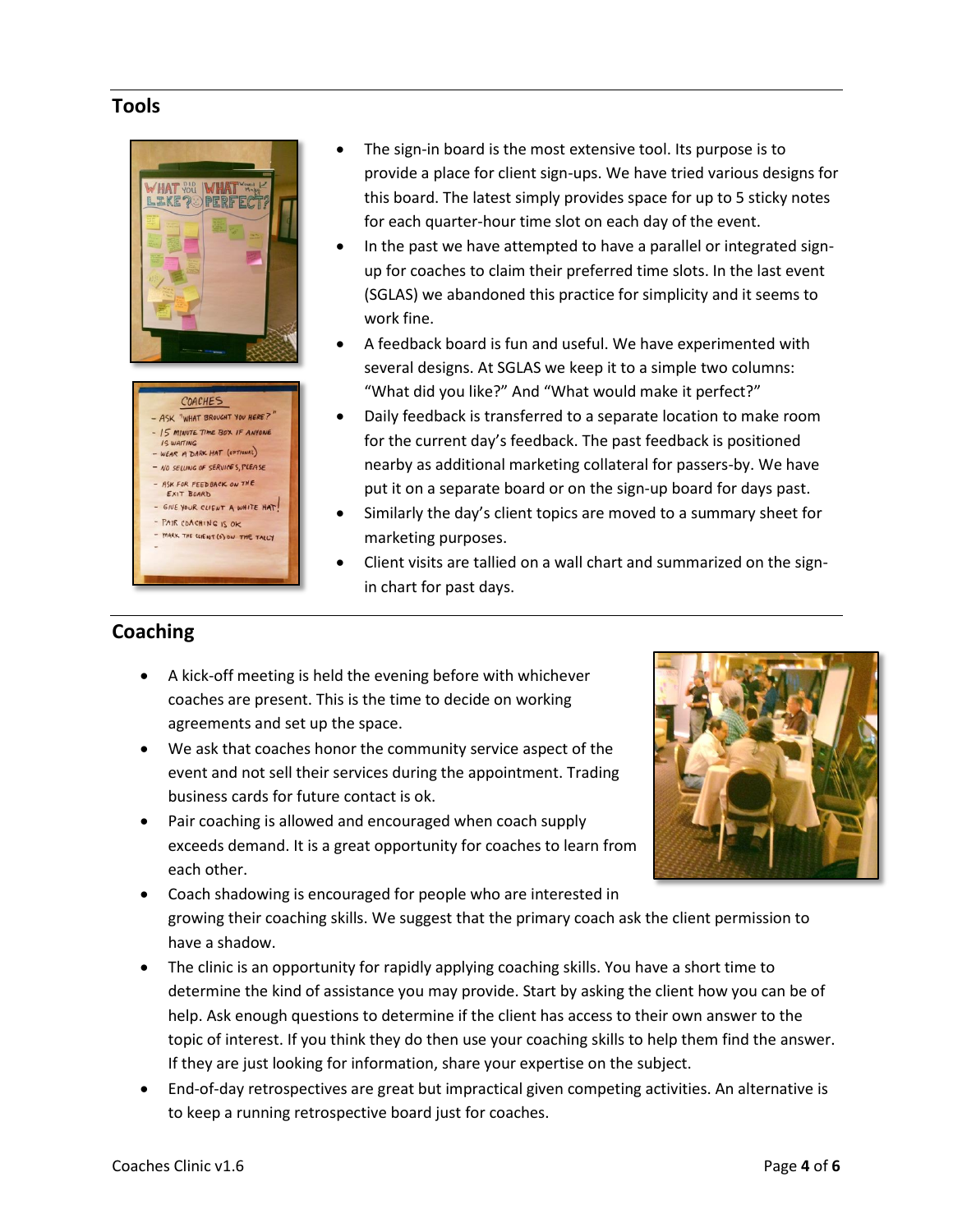## **Facilitation**

The clinic will not run itself. We have found that having a facilitator is important.

Facilitator duties include:

- Recruiting and vetting coaches
- Marketing the service
- Setting up the space
- Gathering coaches to make initial agreements and conduct daily retrospectives. Note that the coaching team is a herd of cats, never the same cats available from day to day.
- Designing the sign-in board and other artifacts
- Keeping the client flow going smoothly
- Keeping the space reserved for coaching
- Matching coaches to clients either by simple availability or by expertise
- Keeping the coaching materials fresh
- Managing the process client counts, feedback reminders, moving daily artifacts to a summary space to make room for a new day of artifacts
- Loosely enforce the 15-minute coaching session time-box when clients are waiting
- Delegating these duties when the primary facilitator is not available

### **FlowMaster**



- We have found it to be very useful to have a clinic "greeter" at the sign-up board to help answer questions, encourage prospective clients and match clients with available coaches. In our experience, this is usually the clinic facilitator but can be any coach. The term we used at SGLAS was "FlowMaster", a brand name associated with plumbing and exhaust systems in the US.
- A secondary job of the greeter is to pull coaches in from the surrounding space when demand exceeds supply. Coaches tend to congregate in small discussion clumps nearby, an additional value for participating coaches.